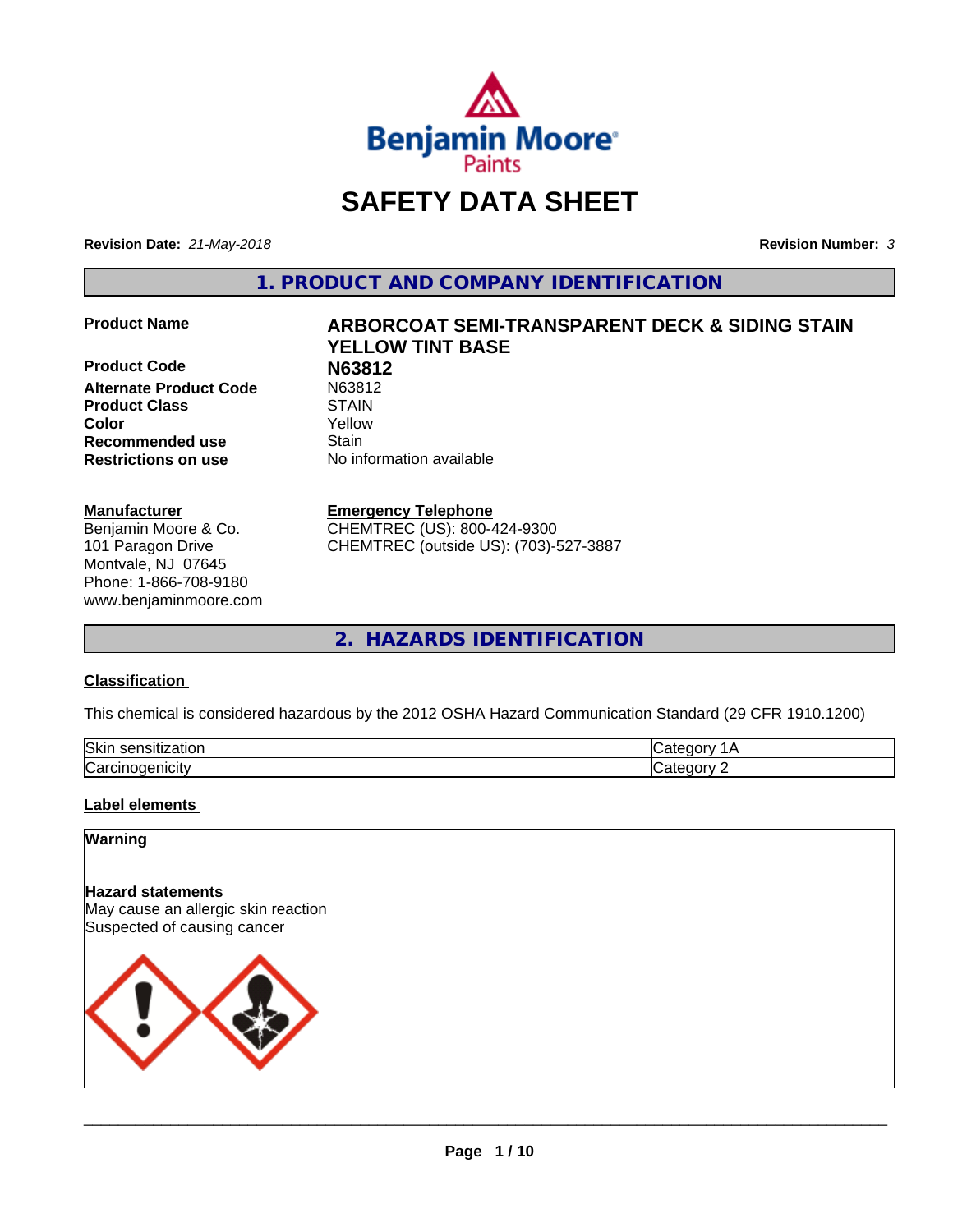**Appearance** liquid **Odor 11** Odor little or no odor

#### **Precautionary Statements - Prevention**

Obtain special instructions before use Do not handle until all safety precautions have been read and understood Use personal protective equipment as required Avoid breathing dust/fume/gas/mist/vapors/spray Contaminated work clothing should not be allowed out of the workplace Wear protective gloves

#### **Precautionary Statements - Response**

IF exposed or concerned: Get medical advice/attention **Skin** IF ON SKIN: Wash with plenty of soap and water

If skin irritation or rash occurs: Get medical advice/attention

Wash contaminated clothing before reuse

#### **Precautionary Statements - Storage**

Store locked up

#### **Precautionary Statements - Disposal**

Dispose of contents/container to an approved waste disposal plant

#### **Hazards not otherwise classified (HNOC)**

Not applicable

#### **Other information**

No information available

| <b>Chemical name</b>                                                                                                                                                                                                    | CAS No.     | Weight-% |
|-------------------------------------------------------------------------------------------------------------------------------------------------------------------------------------------------------------------------|-------------|----------|
| Silica, amorphous                                                                                                                                                                                                       | 7631-86-9   | 5.       |
| Zinc oxide                                                                                                                                                                                                              | 1314-13-2   | 0.5      |
| Poly(oxy-1,2-ethanediyl),<br>.alpha.-[3-[3-(2H-benzotriazol-2-yl)-5-(1,1-dimeth<br> ylethyl)-4-hydroxyphenyl]-1-oxopropyl]-.omega.-h <br>vdroxy-                                                                        | 104810-48-2 | 0.5      |
| Decanedioic acid,<br>bis(1,2,2,6,6-pentamethyl-4-piperidinyl) ester                                                                                                                                                     | 41556-26-7  | 0.5      |
| Urea, N-(3,4-dichlorophenyl)-N,N-dimethyl-                                                                                                                                                                              | 330-54-1    | 0.5      |
| Poly(oxy-1,2-ethanediyl),<br>.alpha.-[3-[3-(2H-benzotriazol-2-yl)-5-(1,1-dimeth<br>ylethyl)-4-hydroxyphenyl]-1-oxopropyl]-.omega.-[<br>3-[3-(2H-benzotriazol-2-yl)-5-(1,1-dimethylethyl)-<br>4-hydroxyphenyl]-1-oxoprop | 104810-47-1 | 0.5      |
| Sodium C14-C16 olefin sulfonate                                                                                                                                                                                         | 68439-57-6  | 0.5      |
| Carbamic acid, butyl-, 3-iodo-2-propynyl ester                                                                                                                                                                          | 55406-53-6  | 0.5      |
| Cobalt neodecanoate                                                                                                                                                                                                     | 27253-31-2  | 0.5      |

**3. COMPOSITION INFORMATION ON COMPONENTS**

# **4. FIRST AID MEASURES**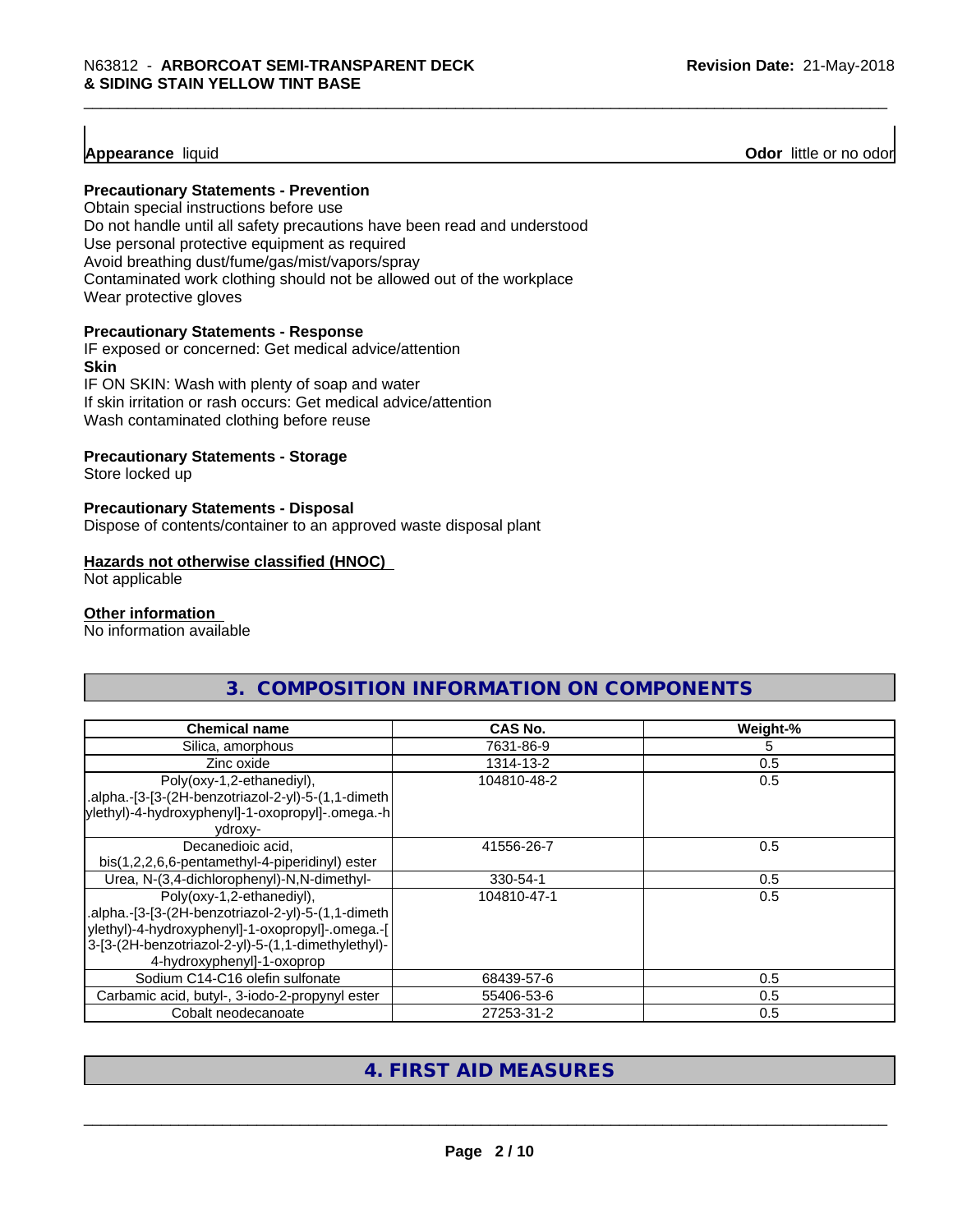| <b>General Advice</b>                            | No hazards which require special first aid measures.                                                                                                                                                                                |  |
|--------------------------------------------------|-------------------------------------------------------------------------------------------------------------------------------------------------------------------------------------------------------------------------------------|--|
| <b>Eye Contact</b>                               | Rinse thoroughly with plenty of water for at least 15 minutes and consult a<br>physician.                                                                                                                                           |  |
| <b>Skin Contact</b>                              | Wash off immediately with soap and plenty of water while removing all<br>contaminated clothes and shoes. If skin irritation persists, call a physician. Wash<br>clothing before reuse. Destroy contaminated articles such as shoes. |  |
| <b>Inhalation</b>                                | Move to fresh air. If symptoms persist, call a physician.                                                                                                                                                                           |  |
| Ingestion                                        | Clean mouth with water and afterwards drink plenty of water. Consult a physician<br>if necessary.                                                                                                                                   |  |
| <b>Most Important</b><br><b>Symptoms/Effects</b> | May cause allergic skin reaction.                                                                                                                                                                                                   |  |
| <b>Notes To Physician</b>                        | Treat symptomatically.                                                                                                                                                                                                              |  |
|                                                  | 5. FIRE-FIGHTING MEASURES                                                                                                                                                                                                           |  |

| <b>Suitable Extinguishing Media</b>                                              | Use extinguishing measures that are appropriate to local<br>circumstances and the surrounding environment.                                   |
|----------------------------------------------------------------------------------|----------------------------------------------------------------------------------------------------------------------------------------------|
| <b>Protective Equipment And Precautions For</b><br><b>Firefighters</b>           | As in any fire, wear self-contained breathing apparatus<br>pressure-demand, MSHA/NIOSH (approved or equivalent)<br>and full protective gear. |
| <b>Specific Hazards Arising From The Chemical</b>                                | Closed containers may rupture if exposed to fire or<br>extreme heat.                                                                         |
| <b>Sensitivity To Mechanical Impact</b>                                          | No.                                                                                                                                          |
| <b>Sensitivity To Static Discharge</b>                                           | No.                                                                                                                                          |
| <b>Flash Point Data</b><br>Flash Point (°F)<br>Flash Point (°C)<br><b>Method</b> | Not applicable<br>Not applicable<br>Not applicable                                                                                           |
| <b>Flammability Limits In Air</b>                                                |                                                                                                                                              |
| Lower flammability limit:<br><b>Upper flammability limit:</b>                    | Not applicable<br>Not applicable                                                                                                             |
| <b>NFPA</b><br>Health: 1<br><b>Flammability: 0</b>                               | <b>Instability: 0</b><br><b>Special: Not Applicable</b>                                                                                      |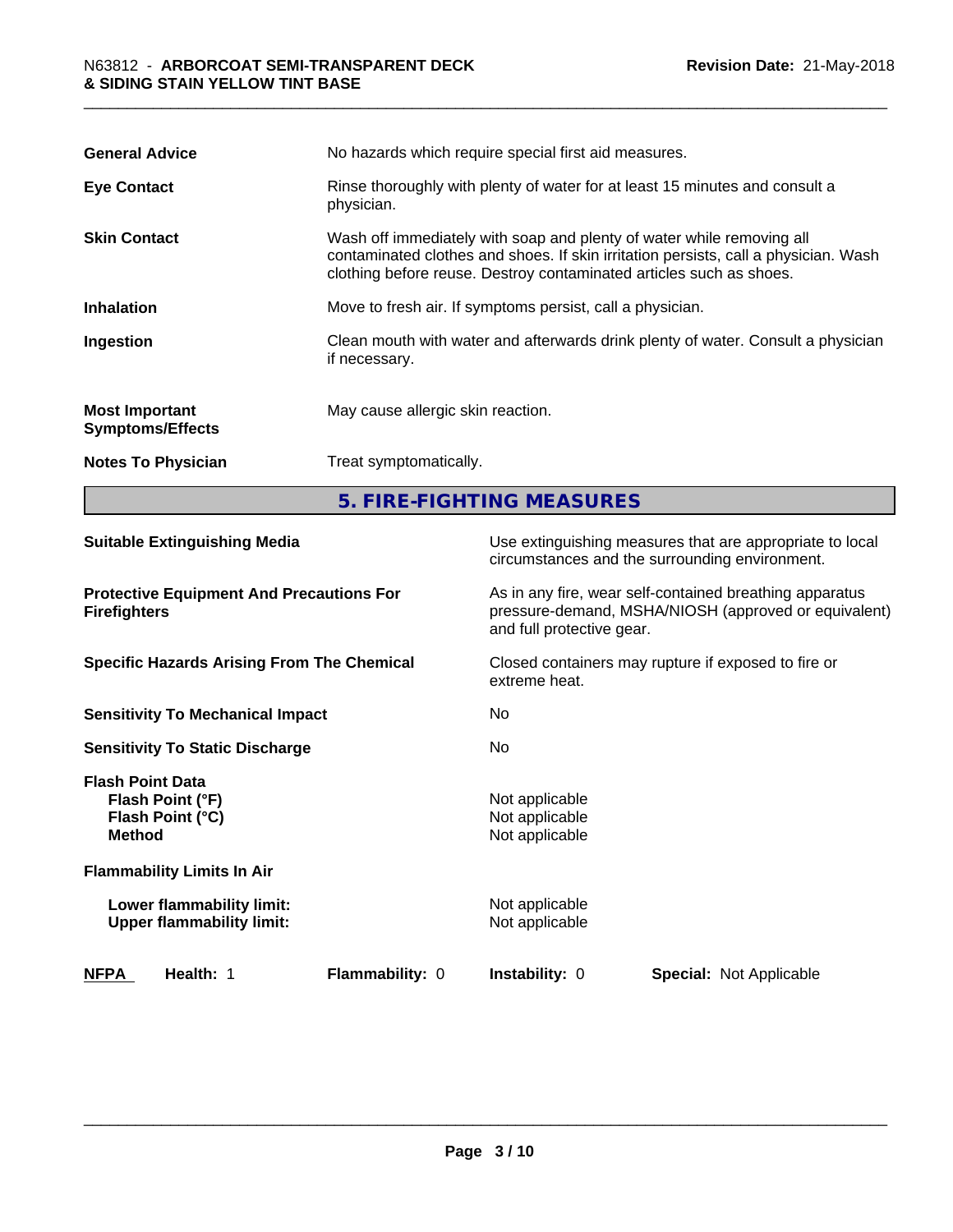#### **NFPA Legend**

- 0 Not Hazardous
- 1 Slightly
- 2 Moderate
- 3 High
- 4 Severe

*The ratings assigned are only suggested ratings, the contractor/employer has ultimate responsibilities for NFPA ratings where this system is used.*

*Additional information regarding the NFPA rating system is available from the National Fire Protection Agency (NFPA) at www.nfpa.org.*

### **6. ACCIDENTAL RELEASE MEASURES**

| <b>Personal Precautions</b>      | Avoid contact with skin, eyes and clothing. Ensure adequate ventilation.                                                                                                         |
|----------------------------------|----------------------------------------------------------------------------------------------------------------------------------------------------------------------------------|
| <b>Other Information</b>         | Prevent further leakage or spillage if safe to do so.                                                                                                                            |
| <b>Environmental precautions</b> | See Section 12 for additional Ecological Information.                                                                                                                            |
| <b>Methods For Clean-Up</b>      | Soak up with inert absorbent material. Sweep up and shovel into suitable<br>containers for disposal.                                                                             |
|                                  | 7. HANDLING AND STORAGE                                                                                                                                                          |
| <b>Handling</b>                  | Avoid contact with skin, eyes and clothing. Avoid breathing vapors, spray mists or<br>sanding dust. In case of insufficient ventilation, wear suitable respiratory<br>equipment. |
| <b>Storage</b>                   | Keep container tightly closed. Keep out of the reach of children.                                                                                                                |
| <b>Incompatible Materials</b>    | No information available                                                                                                                                                         |

# **8. EXPOSURE CONTROLS/PERSONAL PROTECTION**

#### **Exposure Limits**

| <b>Chemical name</b>                       | <b>ACGIH TLV</b>          | <b>OSHA PEL</b>           |  |
|--------------------------------------------|---------------------------|---------------------------|--|
| Silica, amorphous                          | N/E                       | 20 mppcf - TWA            |  |
|                                            |                           |                           |  |
| Zinc oxide                                 | 2 mg/m <sup>3</sup> - TWA | 5 mg/m <sup>3</sup> - TWA |  |
|                                            | 10 mg/m $3$ - STEL        | 15 mg/m $3$ - TWA         |  |
| Urea, N-(3,4-dichlorophenyl)-N,N-dimethyl- | 10 mg/m $3$ - TWA         | N/E                       |  |

#### **Legend**

ACGIH - American Conference of Governmental Industrial Hygienists Exposure Limits OSHA - Occupational Safety & Health Administration Exposure Limits N/E - Not Established

**Engineering Measures** Ensure adequate ventilation, especially in confined areas.

### **Personal Protective Equipment**

| <b>Eye/Face Protection</b>    | Safety glasses with side-shields.                                        |
|-------------------------------|--------------------------------------------------------------------------|
| <b>Skin Protection</b>        | Protective gloves and impervious clothing.                               |
| <b>Respiratory Protection</b> | In case of insufficient ventilation wear suitable respiratory equipment. |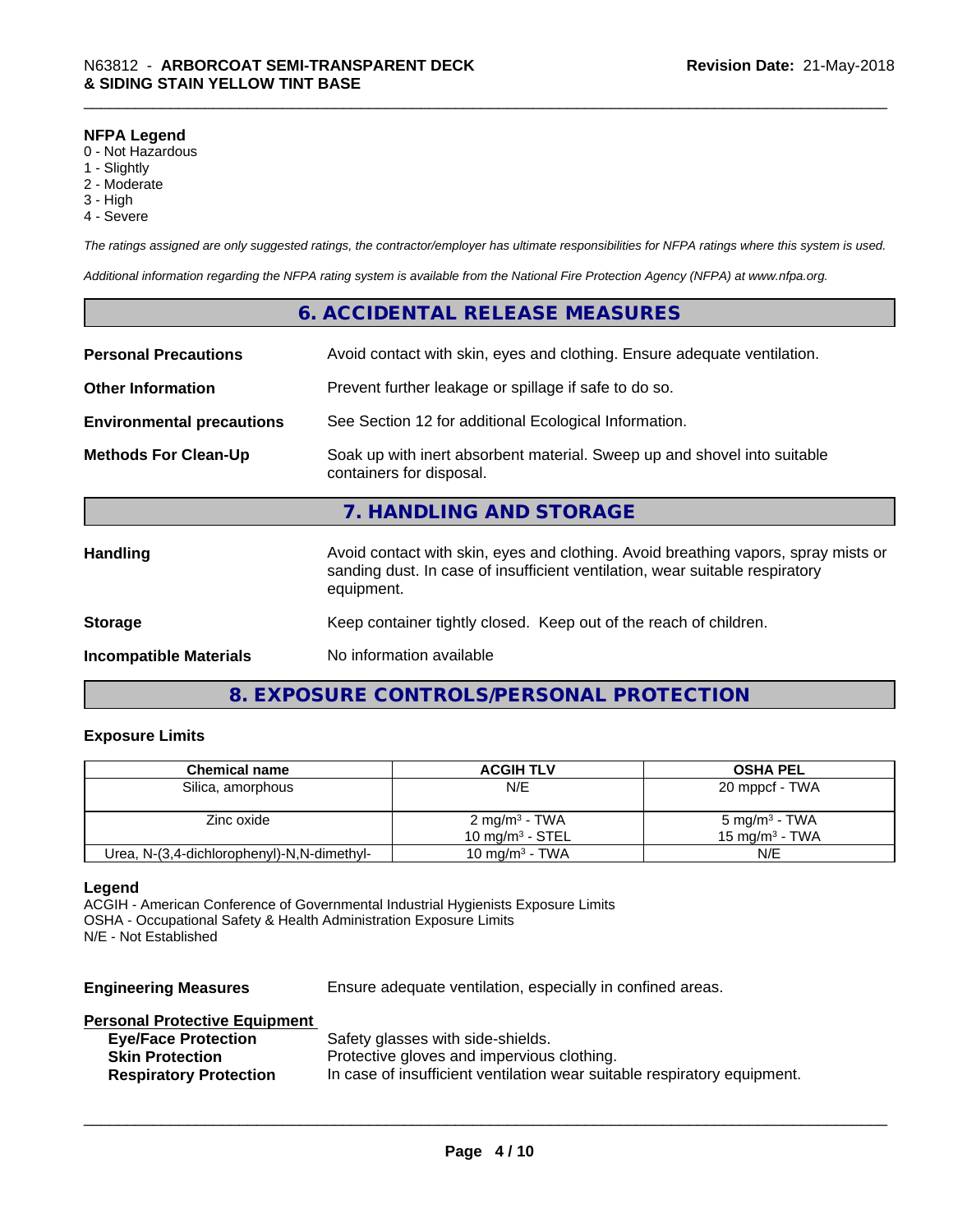**Hygiene Measures** Avoid contact with skin, eyes and clothing. Remove and wash contaminated clothing before re-use. Wash thoroughly after handling.

## **9. PHYSICAL AND CHEMICAL PROPERTIES**

**Appearance** liquid **Odor** little or no odor **Odor Threshold**<br> **Density (Ibs/aal)**<br> **Density (Ibs/aal)**<br> **No information available**<br>  $8.4 - 8.7$ **Density (lbs/gal)** 8.4 - 8.7<br> **Specific Gravity** 8.4 - 8.7 **Specific Gravity pH** No information available **Viscosity (cps)** No information available **Solubility(ies)** No information available **Water solubility Mater Solubility**<br> **Evaporation Rate** Mate No information available **Vapor pressure @20 °C (kPa)** No information available **Vapor density Vapor density No information available Wt. % Solids** 25 - 35 **Vol. % Solids** 20 - 30 **Wt. % Volatiles** 65 - 75 **Vol. % Volatiles** 70 - 80 **VOC Regulatory Limit (g/L)** < 100 **Boiling Point (°F) Boiling Point (°C)** 100 **Freezing Point (°F)** 32 **Freezing Point (°C)** 0 **Flash Point (°F)**<br> **Flash Point (°C)**<br> **Flash Point (°C)**<br> **C Flash Point (°C) Method** Not applicable **Flammability (solid, gas)** Not applicable Not applicable<br>
Upper flammability limit: Not applicable **Upper flammability limit:**<br> **Lower flammability limit:**<br>
Not applicable<br>
Not applicable **Lower flammability limit: Autoignition Temperature (°F)** No information available **Autoignition Temperature (°C)** No information available **Decomposition Temperature (°F)** No information available **Decomposition Temperature (°C)** No information available<br> **Partition coefficient Partition available** 

**Evaporation Rate** No information available **No information available** 

# **10. STABILITY AND REACTIVITY**

| <b>Reactivity</b>                         | Not Applicable                           |
|-------------------------------------------|------------------------------------------|
| <b>Chemical Stability</b>                 | Stable under normal conditions.          |
| <b>Conditions to avoid</b>                | Prevent from freezing.                   |
| <b>Incompatible Materials</b>             | No materials to be especially mentioned. |
| <b>Hazardous Decomposition Products</b>   | None under normal use.                   |
| <b>Possibility of hazardous reactions</b> | None under normal conditions of use.     |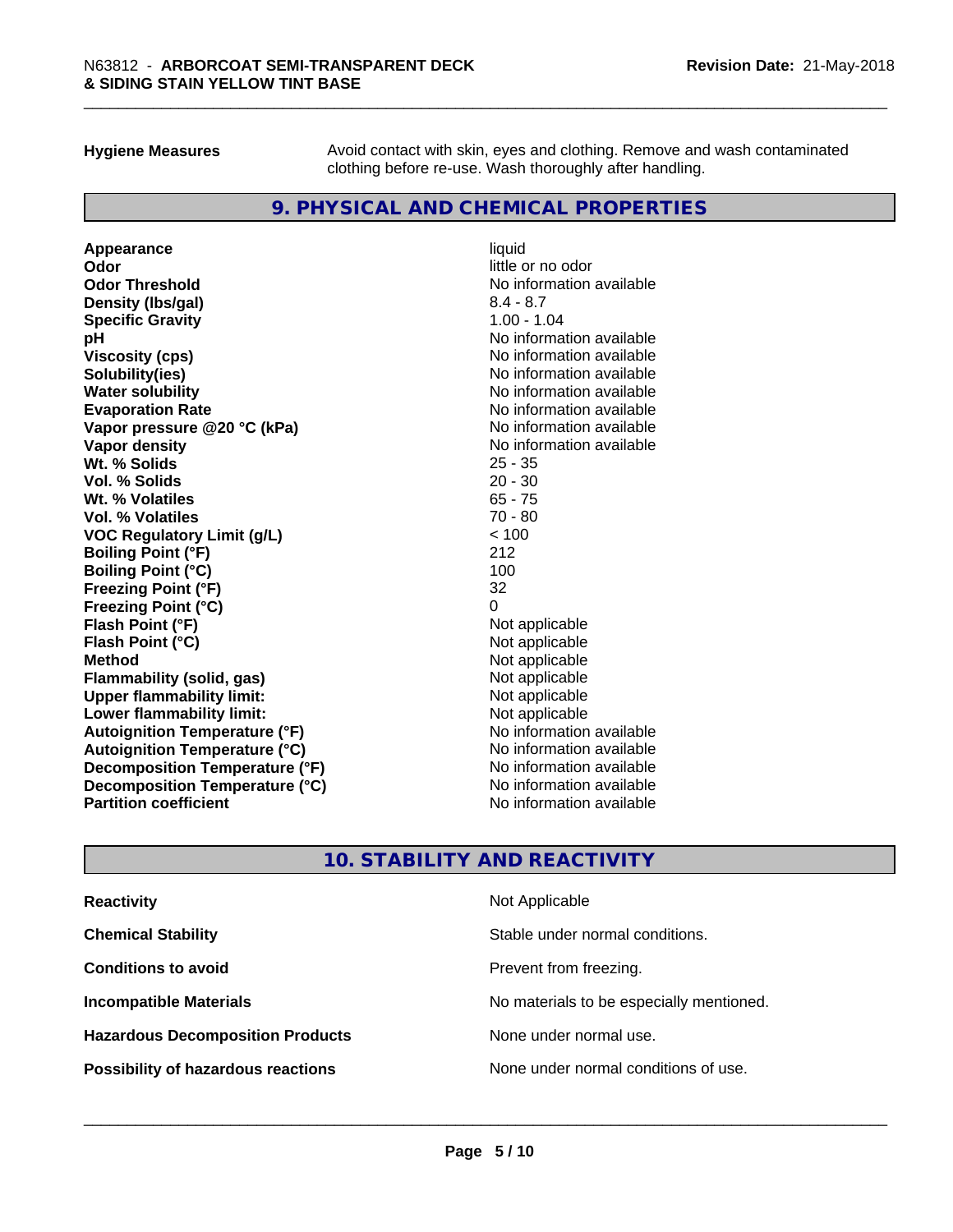# **11. TOXICOLOGICAL INFORMATION**

| <b>Product Information</b>                                                                                                                                                                                                                                                                                                                                                                                              |                                                                                                                                                                                                                                                                                                                                                                                                                                                                                                                                                                                                                                                                             |
|-------------------------------------------------------------------------------------------------------------------------------------------------------------------------------------------------------------------------------------------------------------------------------------------------------------------------------------------------------------------------------------------------------------------------|-----------------------------------------------------------------------------------------------------------------------------------------------------------------------------------------------------------------------------------------------------------------------------------------------------------------------------------------------------------------------------------------------------------------------------------------------------------------------------------------------------------------------------------------------------------------------------------------------------------------------------------------------------------------------------|
| Information on likely routes of exposure                                                                                                                                                                                                                                                                                                                                                                                |                                                                                                                                                                                                                                                                                                                                                                                                                                                                                                                                                                                                                                                                             |
| <b>Principal Routes of Exposure</b>                                                                                                                                                                                                                                                                                                                                                                                     | Eye contact, skin contact and inhalation.                                                                                                                                                                                                                                                                                                                                                                                                                                                                                                                                                                                                                                   |
| <b>Acute Toxicity</b>                                                                                                                                                                                                                                                                                                                                                                                                   |                                                                                                                                                                                                                                                                                                                                                                                                                                                                                                                                                                                                                                                                             |
| <b>Product Information</b>                                                                                                                                                                                                                                                                                                                                                                                              | No information available                                                                                                                                                                                                                                                                                                                                                                                                                                                                                                                                                                                                                                                    |
|                                                                                                                                                                                                                                                                                                                                                                                                                         | Symptoms related to the physical, chemical and toxicological characteristics                                                                                                                                                                                                                                                                                                                                                                                                                                                                                                                                                                                                |
| <b>Symptoms</b>                                                                                                                                                                                                                                                                                                                                                                                                         | No information available                                                                                                                                                                                                                                                                                                                                                                                                                                                                                                                                                                                                                                                    |
|                                                                                                                                                                                                                                                                                                                                                                                                                         | Delayed and immediate effects as well as chronic effects from short and long-term exposure                                                                                                                                                                                                                                                                                                                                                                                                                                                                                                                                                                                  |
| Eye contact<br><b>Skin contact</b><br><b>Inhalation</b><br>Ingestion<br><b>Sensitization</b><br><b>Neurological Effects</b><br><b>Mutagenic Effects</b><br><b>Reproductive Effects</b><br><b>Developmental Effects</b><br><b>Target organ effects</b><br><b>STOT - single exposure</b><br><b>STOT - repeated exposure</b><br>Other adverse effects<br><b>Aspiration Hazard</b><br><b>Numerical measures of toxicity</b> | May cause slight irritation.<br>Substance may cause slight skin irritation. Prolonged or repeated contact may dry<br>skin and cause irritation.<br>May cause irritation of respiratory tract.<br>Ingestion may cause gastrointestinal irritation, nausea, vomiting and diarrhea.<br>May cause an allergic skin reaction<br>No information available.<br>No information available.<br>No information available.<br>No information available.<br>No information available.<br>No information available.<br>No information available.<br>No information available.<br>No information available<br>The following values are calculated based on chapter 3.1 of the GHS document |
| <b>ATEmix (oral)</b><br><b>ATEmix (dermal)</b><br><b>ATEmix (inhalation-dust/mist)</b>                                                                                                                                                                                                                                                                                                                                  | 369309<br>147724<br>447.4 mg/L                                                                                                                                                                                                                                                                                                                                                                                                                                                                                                                                                                                                                                              |
| <b>Component Information</b>                                                                                                                                                                                                                                                                                                                                                                                            |                                                                                                                                                                                                                                                                                                                                                                                                                                                                                                                                                                                                                                                                             |
| Silica, amorphous<br>LD50 Oral: $>$ 5000 mg/kg (Rat)<br>LD50 Dermal: 2,000 mg/kg (Rabbit)<br>LC50 Inhalation (Dust): $> 2$ mg/L<br>Zinc oxide<br>LD50 Oral: 5000 mg/kg (Rat)<br>LC50 Inhalation (Dust): $> 5700$ mg/m <sup>3</sup> (Rat, 4 hr.)<br>Poly(oxy-1,2-ethanediyl),                                                                                                                                            | .alpha.-[3-[3-(2H-benzotriazol-2-yl)-5-(1,1-dimethylethyl)-4-hydroxyphenyl]-1-oxopropyl]-.omega.-hydroxy-                                                                                                                                                                                                                                                                                                                                                                                                                                                                                                                                                                   |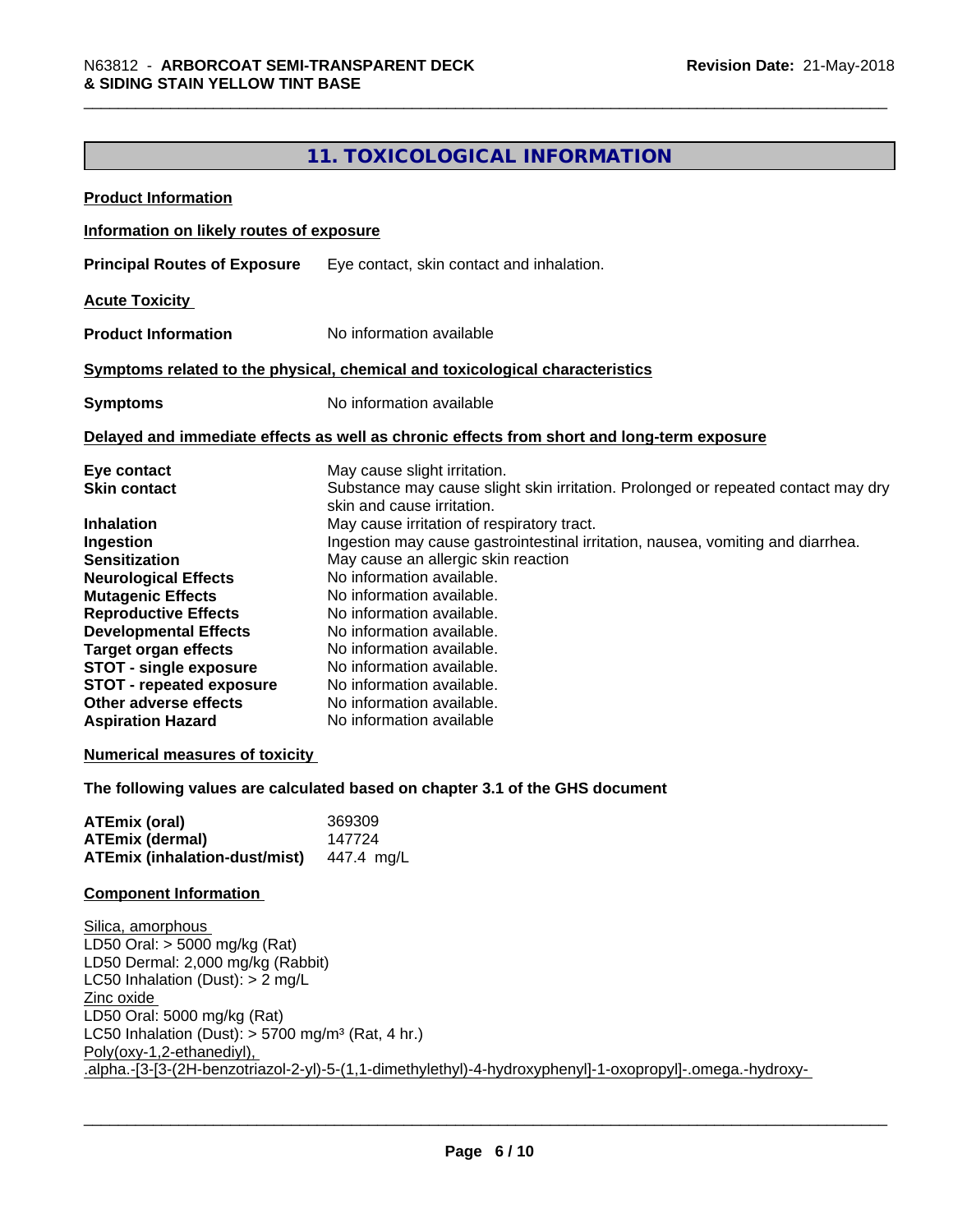Sensitization May cause sensitization by skin contact Decanedioic acid, bis(1,2,2,6,6-pentamethyl-4-piperidinyl) ester Sensitization May cause sensitization by skin contact Urea, N-(3,4-dichlorophenyl)-N,N-dimethyl- LD50 Oral: 1017 mg/kg (Rat) LD50 Dermal: > 5000 mg/kg (Rat) Poly(oxy-1,2-ethanediyl), .alpha.-[3-[3-(2H-benzotriazol-2-yl)-5-(1,1-dimethylethyl)-4-hydroxyphenyl]-1-oxopropyl]-.omega.-[3-[3-(2H-benzotriaz ol-2-yl)-5-(1,1-dimethylethyl)-4-hydroxyphenyl]-1-oxoprop Sensitization May cause sensitization by skin contact Cobalt neodecanoate LD50 Oral: 3900 mg/kg (Rat)

#### **Carcinogenicity**

*The information below indicateswhether each agency has listed any ingredient as a carcinogen:.*

| <b>Chemical</b><br>name | <b>IARC</b>               | <b>NTP</b> | <b>OSHA</b> |
|-------------------------|---------------------------|------------|-------------|
|                         | .<br>2B<br>Possible Human |            | Listed      |
| Cobalt neodecanoate     | Carcinoɑen                |            |             |

• Cobalt and cobalt compounds are listed as possible human carcinogens by IARC (2B). However, there is inadequate evidence of the carcinogenicity of cobalt and cobalt compounds in humans.

#### **Legend**

IARC - International Agency for Research on Cancer NTP - National Toxicity Program OSHA - Occupational Safety & Health Administration

**12. ECOLOGICAL INFORMATION**

#### **Ecotoxicity Effects**

The environmental impact of this product has not been fully investigated.

#### **Product Information**

#### **Acute Toxicity to Fish**

No information available

#### **Acute Toxicity to Aquatic Invertebrates**

No information available

#### **Acute Toxicity to Aquatic Plants** No information available

# **Persistence / Degradability**

No information available.

#### **Bioaccumulation**

No information available.

#### **Mobility in Environmental Media**

No information available.

#### **Ozone**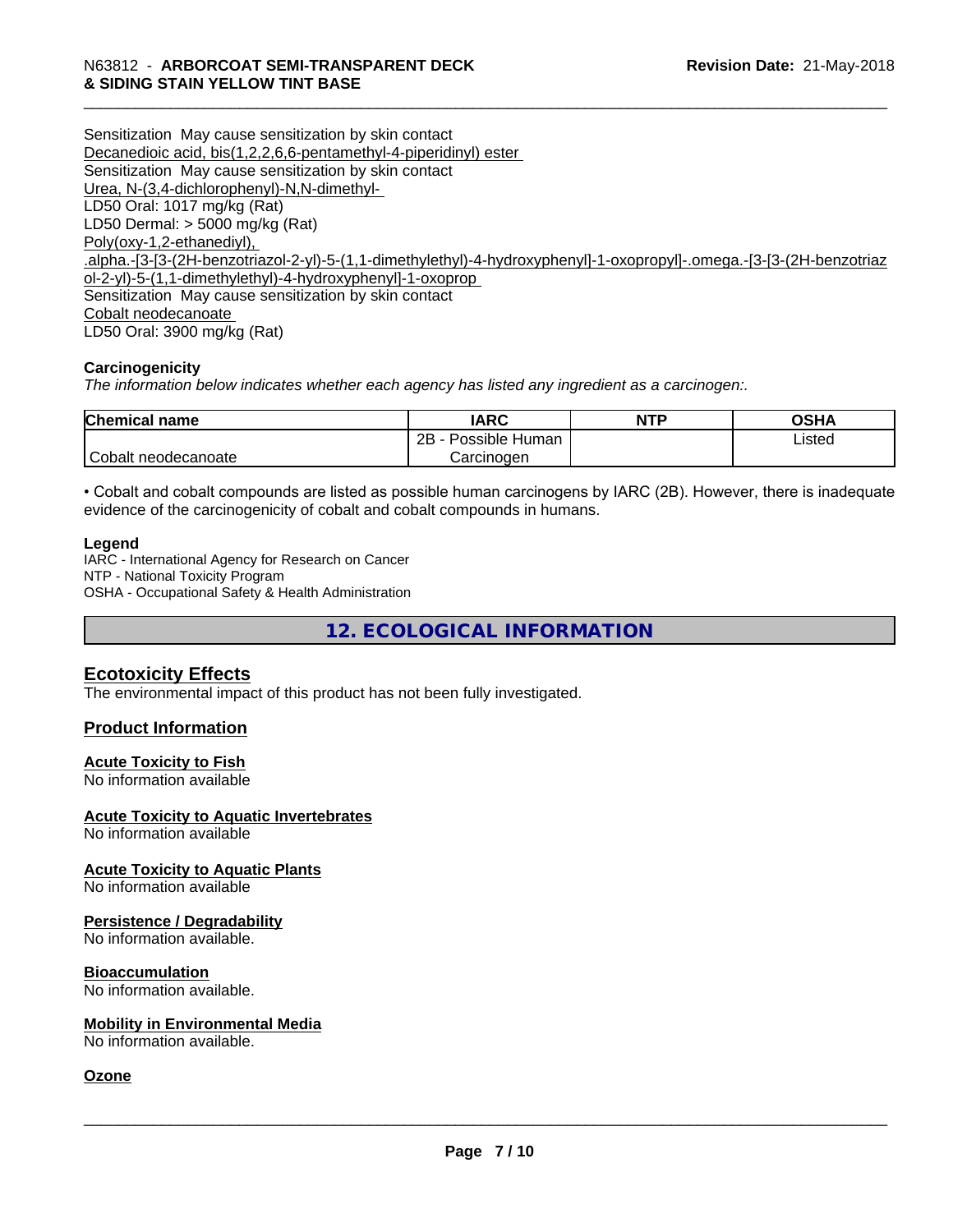No information available

#### **Component Information**

#### **Acute Toxicity to Fish**

Urea, N-(3,4-dichlorophenyl)-N,N-dimethyl- LC50: 3.5 mg/L (Rainbow Trout - 96 hr.) Carbamic acid, butyl-, 3-iodo-2-propynyl ester LC50: 230 µg/L (Bluegill sunfish - 96 hr.)

# **Acute Toxicity to Aquatic Invertebrates**

No information available

#### **Acute Toxicity to Aquatic Plants**

No information available

|                                                                                                                                                                            | 13. DISPOSAL CONSIDERATIONS                                                                                                                                                                                               |  |  |
|----------------------------------------------------------------------------------------------------------------------------------------------------------------------------|---------------------------------------------------------------------------------------------------------------------------------------------------------------------------------------------------------------------------|--|--|
| <b>Waste Disposal Method</b>                                                                                                                                               | Dispose of in accordance with federal, state, and local regulations. Local<br>requirements may vary, consult your sanitation department or state-designated<br>environmental protection agency for more disposal options. |  |  |
|                                                                                                                                                                            | 14. TRANSPORT INFORMATION                                                                                                                                                                                                 |  |  |
| <b>DOT</b>                                                                                                                                                                 | Not regulated                                                                                                                                                                                                             |  |  |
| <b>ICAO / IATA</b>                                                                                                                                                         | Not regulated                                                                                                                                                                                                             |  |  |
| <b>IMDG/IMO</b>                                                                                                                                                            | Not regulated                                                                                                                                                                                                             |  |  |
|                                                                                                                                                                            | <b>15. REGULATORY INFORMATION</b>                                                                                                                                                                                         |  |  |
| <b>International Inventories</b>                                                                                                                                           |                                                                                                                                                                                                                           |  |  |
| <b>TSCA: United States</b><br><b>DSL: Canada</b>                                                                                                                           | Yes - All components are listed or exempt.<br>Yes - All components are listed or exempt.                                                                                                                                  |  |  |
| <b>Federal Regulations</b>                                                                                                                                                 |                                                                                                                                                                                                                           |  |  |
| SARA 311/312 hazardous categorization<br>Acute health hazard<br><b>Chronic Health Hazard</b><br>Fire hazard<br>Sudden release of pressure hazard<br><b>Reactive Hazard</b> | Yes<br>Yes<br>No.<br>No<br>No                                                                                                                                                                                             |  |  |

#### **SARA 313**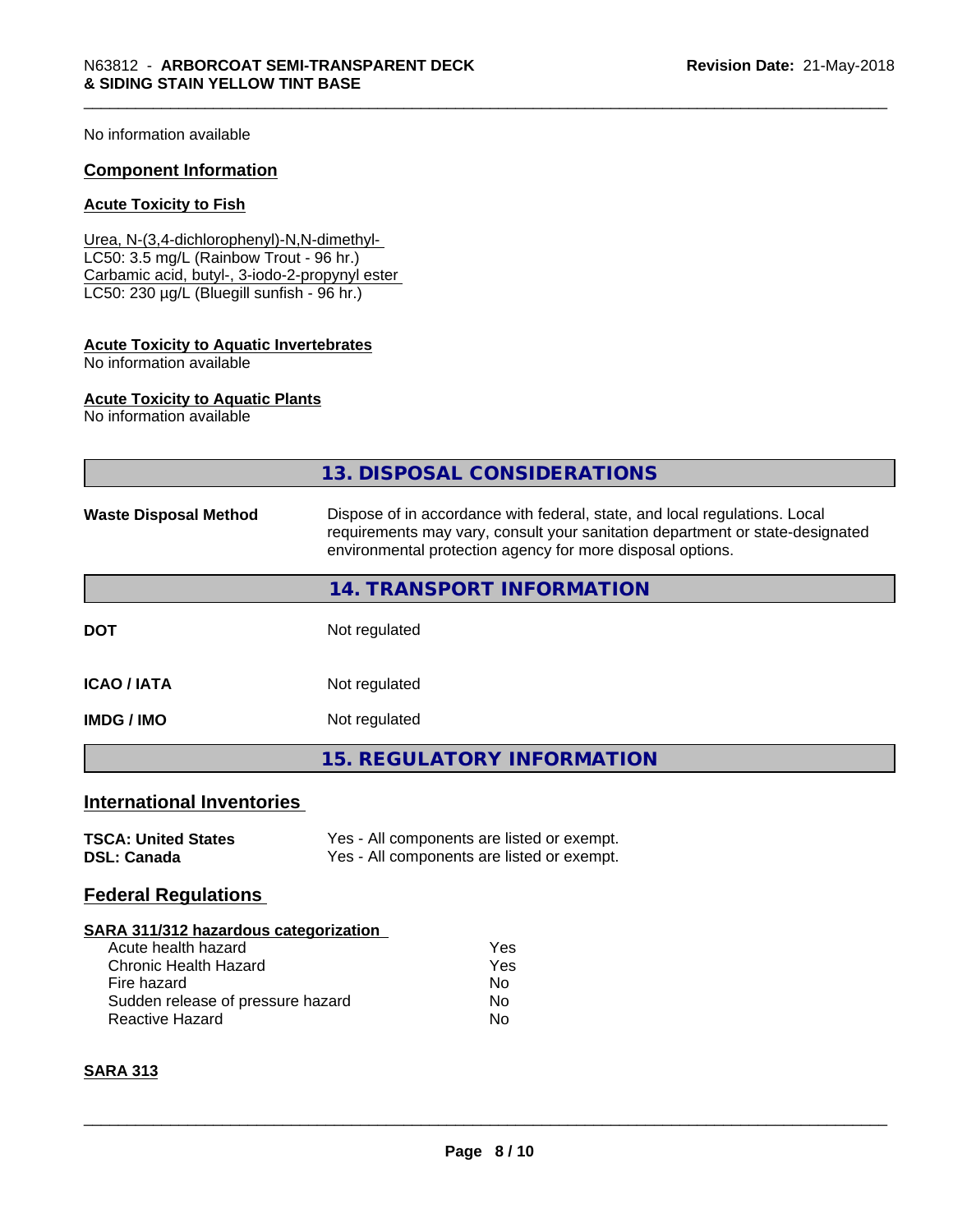Section 313 of Title III of the Superfund Amendments and Reauthorization Act of 1986 (SARA). This product contains a chemical or chemicals which are subject to the reporting requirements of the Act and Title 40 of the Code of Federal Regulations, Part 372:

*None*

#### **Clean Air Act,Section 112 Hazardous Air Pollutants (HAPs) (see 40 CFR 61)**

This product contains the following HAPs:

*None*

### **US State Regulations**

#### **California Proposition 65**

**AVIMARNING:** Cancer and Reproductive Harm– www.P65warnings.ca.gov

#### **State Right-to-Know**

| <b>Chemical name</b>                 | <b>Massachusetts</b> | <b>New Jersey</b> | Pennsylvania |
|--------------------------------------|----------------------|-------------------|--------------|
| Silica, amorphous                    |                      |                   |              |
| Zinc oxide                           |                      |                   |              |
| Urea.                                |                      |                   |              |
| N-(3,4-dichlorophenyl)-N,N-dimethyl- |                      |                   |              |
| Carbamic acid, butyl-,               |                      |                   |              |
| 3-iodo-2-propynyl ester              |                      |                   |              |

#### **Legend**

X - Listed

| <b>16. OTHER INFORMATION</b> |  |
|------------------------------|--|
|------------------------------|--|

| HMIS -              | Health: $1^*$                                      | <b>Flammability: 0</b>                                                     | <b>Reactivity: 0</b> | $PPE: -$                                                                                                                                      |
|---------------------|----------------------------------------------------|----------------------------------------------------------------------------|----------------------|-----------------------------------------------------------------------------------------------------------------------------------------------|
| <b>HMIS Legend</b>  |                                                    |                                                                            |                      |                                                                                                                                               |
| 0 - Minimal Hazard  |                                                    |                                                                            |                      |                                                                                                                                               |
| 1 - Slight Hazard   |                                                    |                                                                            |                      |                                                                                                                                               |
| 2 - Moderate Hazard |                                                    |                                                                            |                      |                                                                                                                                               |
| 3 - Serious Hazard  |                                                    |                                                                            |                      |                                                                                                                                               |
| 4 - Severe Hazard   |                                                    |                                                                            |                      |                                                                                                                                               |
| * - Chronic Hazard  |                                                    |                                                                            |                      |                                                                                                                                               |
|                     |                                                    | X - Consult your supervisor or S.O.P. for "Special" handling instructions. |                      |                                                                                                                                               |
|                     | present under the actual normal conditions of use. |                                                                            |                      | Note: The PPE rating has intentionally been left blank. Choose appropriate PPE that will protect employees from the hazards the material will |
|                     |                                                    |                                                                            |                      |                                                                                                                                               |

*Caution: HMISÒ ratings are based on a 0-4 rating scale, with 0 representing minimal hazards or risks, and 4 representing significant hazards or risks. Although HMISÒ ratings are not required on MSDSs under 29 CFR 1910.1200, the preparer, has chosen to provide them. HMISÒ ratings are to be used only in conjunction with a fully implemented HMISÒ program by workers who have received appropriate HMISÒ training. HMISÒ is a registered trade and service mark of the NPCA. HMISÒ materials may be purchased exclusively from J. J. Keller (800) 327-6868.*

 **WARNING!** If you scrape, sand, or remove old paint, you may release lead dust. LEAD IS TOXIC. EXPOSURE TO